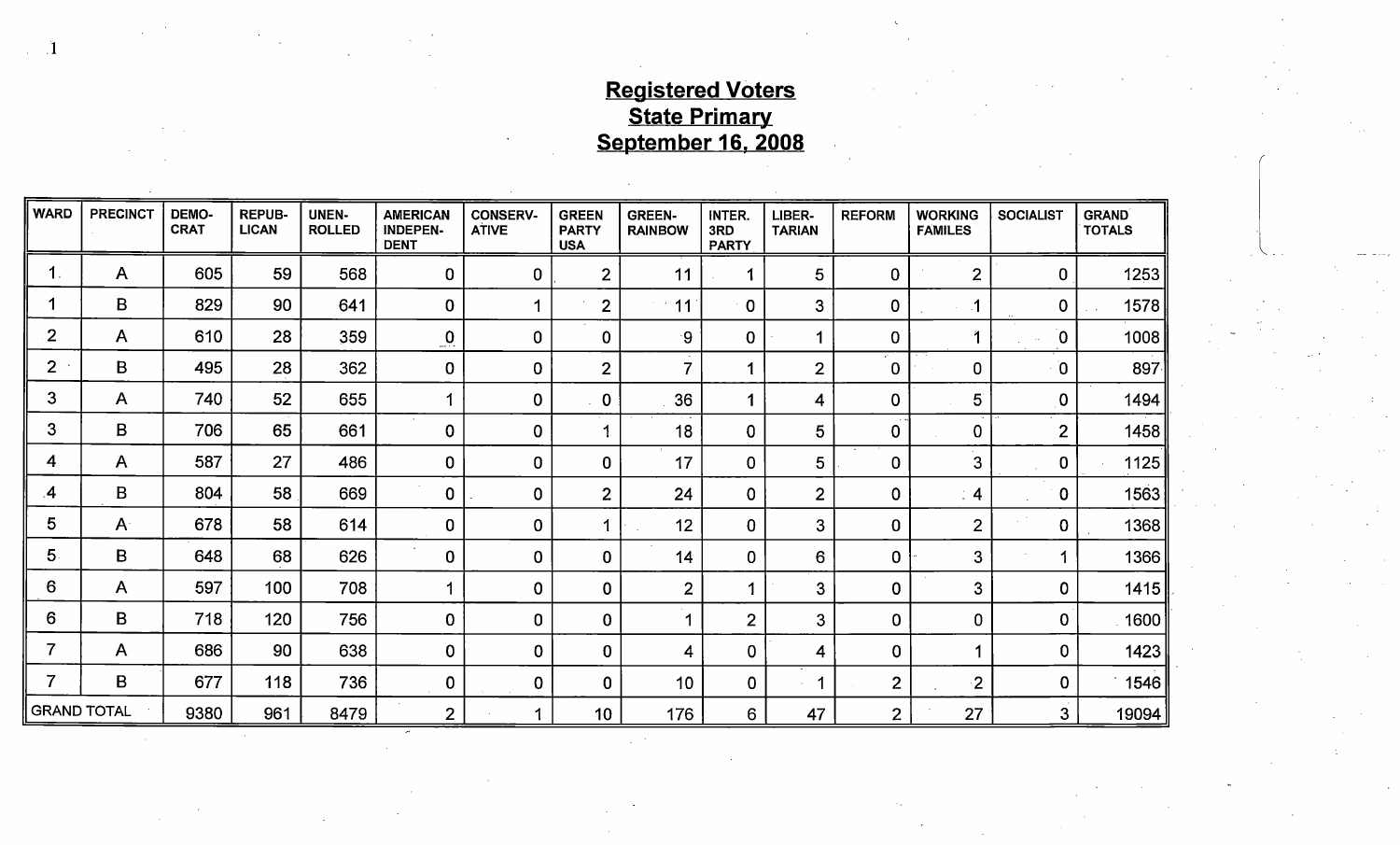#### WARRANT FOR STATE PRIMARY Held on September 16, 2008

In City Council, August 21, 2008

Ordered, that meetings of the members of the Democratic, Republican, Green- Rainbow and Working Familes in the City of Northampton, qualified to vote, will be held on Tuesday, September 16, 2008, in the several polling places designated for the purpose by the City Council, as follows:

> WARD 1, Precinct A - In Jackson Street School Auditorium WARD 1, Precinct B - In Jackson Street School Auditorium WARD 2, Precinct A - In.Smith Vocational-Agricultural High School WARD 2, Precinct B - In Smith Vocational-Agricultural High School WARD 3, Precinct A - In the Senior Center, Great Room, 67 Conz Street WARD 3, Precinct B - In the Senior Center, Great Room, 67 Conz Street WARD 4, Precinct A - In the Senior Center, Great Room, 67 Conz Street WARD 4, Precinct B - In the Senior Center, Great Room, 67 Conz Street WARD 5, Precinct A - In Florence Civic and Business Building, 90 Park Street WARD 5, Precinct B - In Smith Vocational-Agricultural High School WARD 6, Precinct A - In Robert K. Finn Ryan Road School WARD 6, Precinct B - In Robert K. Finn Ryan Road School WARD 7, Precinct A - In John F. Kennedy Middle School, Community Room WARD 7, Precinct B - In Leeds School Gymnasium, Lower Level

The polls will be opened at seven o'clock in the forenoon and closed at eight o'clock in the evening of the said day, and all such members will in the wards in which they are entitled to vote between said hours give in their votes for nomination of candidates for Senator in Congress, Representative in Congress for the Second Congressional District, for Councillor from the Eighth District, for Senator in General Court for the Hampshire & Franklin District, for Representative in General Court for the First Hampshire District, and for Register of Probate for Hampshire County.

In City Council, August 21, 2008

Mazza Attest:

City Clerk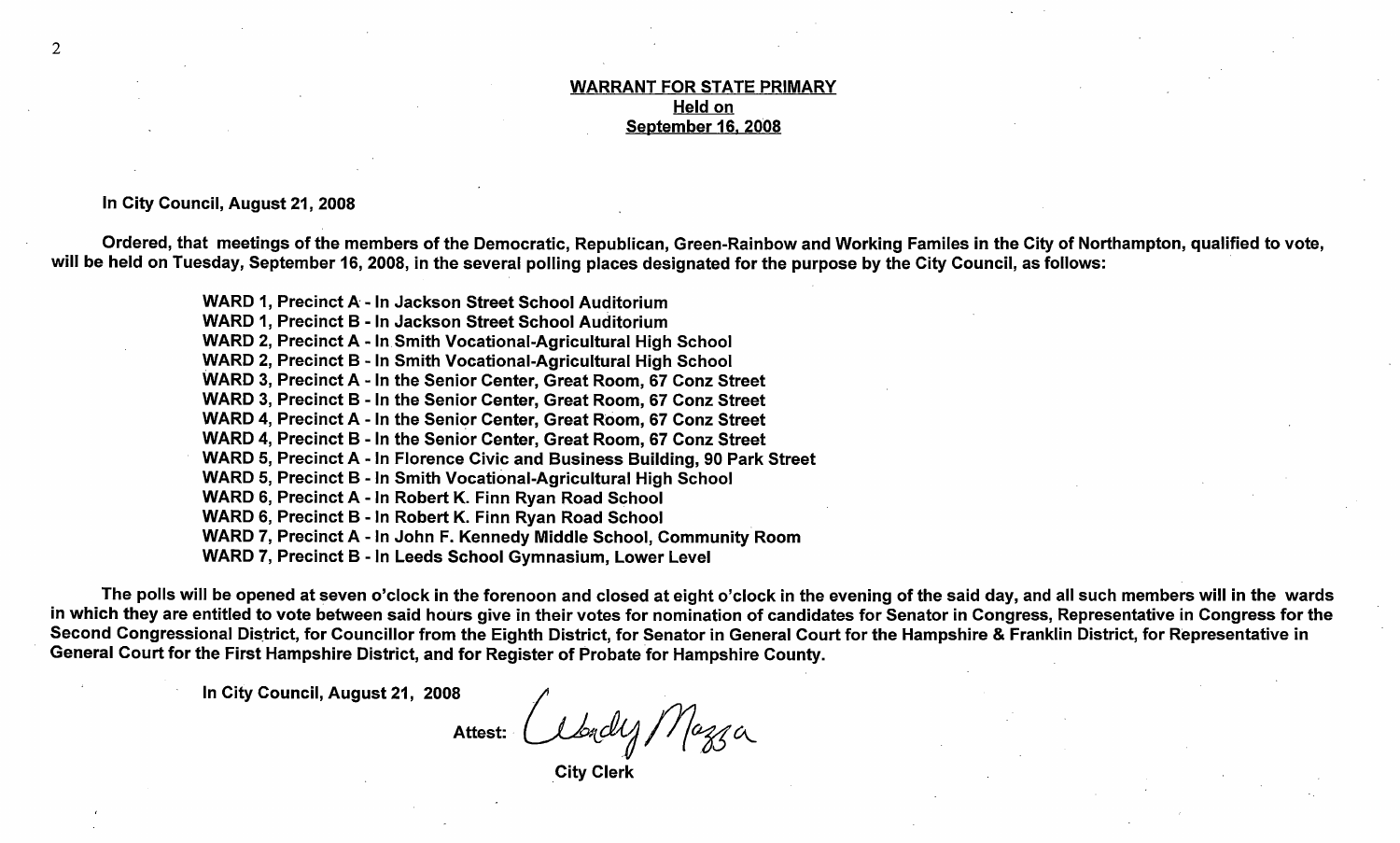3

#### **State Primary**

Democratic Party

#### City of Northampton

The Commonwealth of Massachusetts

At a Legal Primary of the Qualified Voters of the DEMOCRATIC PARTY OF ALL WARDS and ALL PRECINCTS, in the City of Northampton, holden on the sixteenth day of September, in the year Two Thousand Eight, for the purpose of giving in their nomination of State and District Officers, the whole number of Ballots cast, including Absentee Voter's Ballots was:

## <u>Two Thousand Nine Hundred Fourty (2940)</u>

And And the whole number of Votes given in were received, sorted, counted and declared, and record thereof made in open meeting as by law directed; and said Votes were for the following named persons: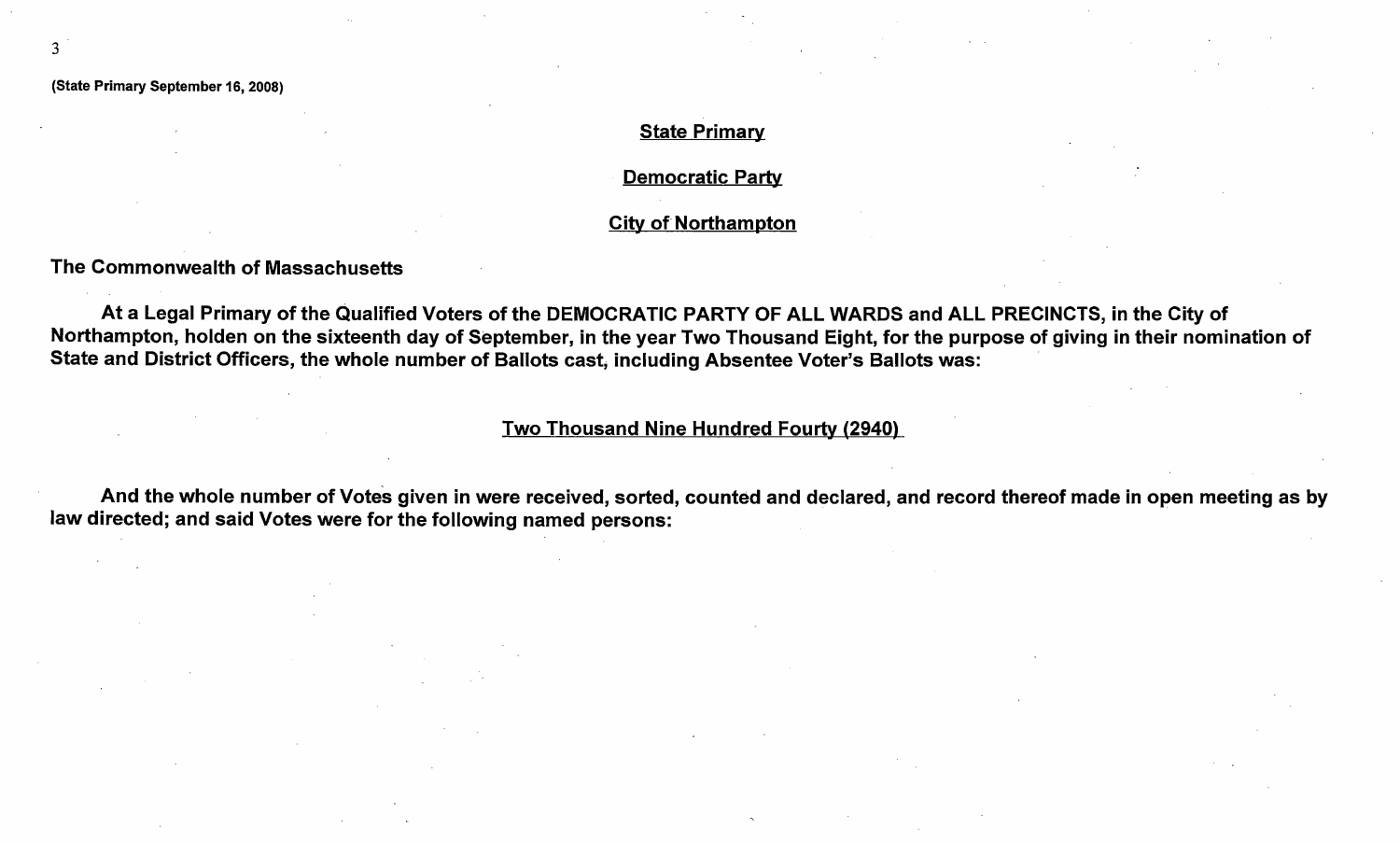4

## COPY OF RECORD)

# SENATOR IN CONGRESS

| <b>DEMOCTRATIC</b>                                  | 8:45PM    | 8:50PM | 8:30PM | 8:40PM | 9:10PM | 8:40PM | 8:48PM           | 9:20PM | 8:50PM    | 8:45PM | 8:45PM | 8:50PM | 8:50PM      | 8:55PM       |              |
|-----------------------------------------------------|-----------|--------|--------|--------|--------|--------|------------------|--------|-----------|--------|--------|--------|-------------|--------------|--------------|
| $\sim$                                              | <b>1A</b> | 1B     | 2A     | 2B     | 3A     | 3B     | <b>4A</b>        | 4B     | <b>5A</b> | 5B     | 6A     | 6B     | <b>7A</b>   | <b>7B</b>    | <b>TOTAL</b> |
| For JOHN F. KERRY, 19 Louisburg Sq., Boston         | 101       | 230    | 144    | 108    | 122    | 151    | 81               | 209    | 191       | 171    | 129    | 156    | 152         | 205          | 2150         |
| For EDWARD J. O'REILLY, 39 Norwood Hts., Gloucester | 36        | 82     | 39     | 27     | 45     | 49     | 21               | 69     | 63        | 78     | 77     | 69     | 59          | 59           | 773          |
| <b>ALL OTHERS</b>                                   |           |        | 0      |        | 0.     |        | 0.               | 0      |           |        |        |        | $\mathbf 0$ |              | 21           |
|                                                     |           |        |        |        |        |        |                  |        |           |        |        |        |             |              |              |
| <b>BLANKS</b>                                       |           | 0      |        |        |        |        |                  |        |           |        |        |        |             | $\mathbf{0}$ | 15           |
| <b>TOTAL</b>                                        | 137       | 312    | 186    | 136    | 169    | 201    | 102 <sub>2</sub> | 280    | 255       | 251    | 207    | 227    | 213         | 264          | 2940         |

## REPRESENTATIVE IN CONGRESS - Second District

| <b>DEMOCRATIC</b>                                 | <b>1A</b> | 1B  | 2A  | 2B  | 3A  | 3B  | <b>4A</b> | 4B  | 5A  | <b>5B</b> | 6A  | 6B  | 7A  | <b>7B</b> | TOTAL |
|---------------------------------------------------|-----------|-----|-----|-----|-----|-----|-----------|-----|-----|-----------|-----|-----|-----|-----------|-------|
| For RICHARD E. NEAL, 36 Atwater Ter., Springfield | 108       | 255 | 157 | 107 | 141 | 169 | 87        | 233 | 206 | 187       | 169 | 181 | 171 | 215       | 2386  |
| <b>ALL OTHERS</b>                                 |           |     |     |     |     |     |           |     |     |           |     |     | 0   |           | 26    |
|                                                   |           |     |     |     |     |     |           |     |     |           |     |     |     |           |       |
| <b>BLANKS</b>                                     | 28        | 56  | 29  | 26  | 27  | 31  | 14        | 44  | 44  | 61        | 35  | 43  | 42  | 48        | 528   |
| <b>TOTAL</b>                                      | 137       | 312 | 186 | 136 | 169 | 201 | 102       | 280 | 255 | 251       | 207 | 227 | 213 | 264       | 2940  |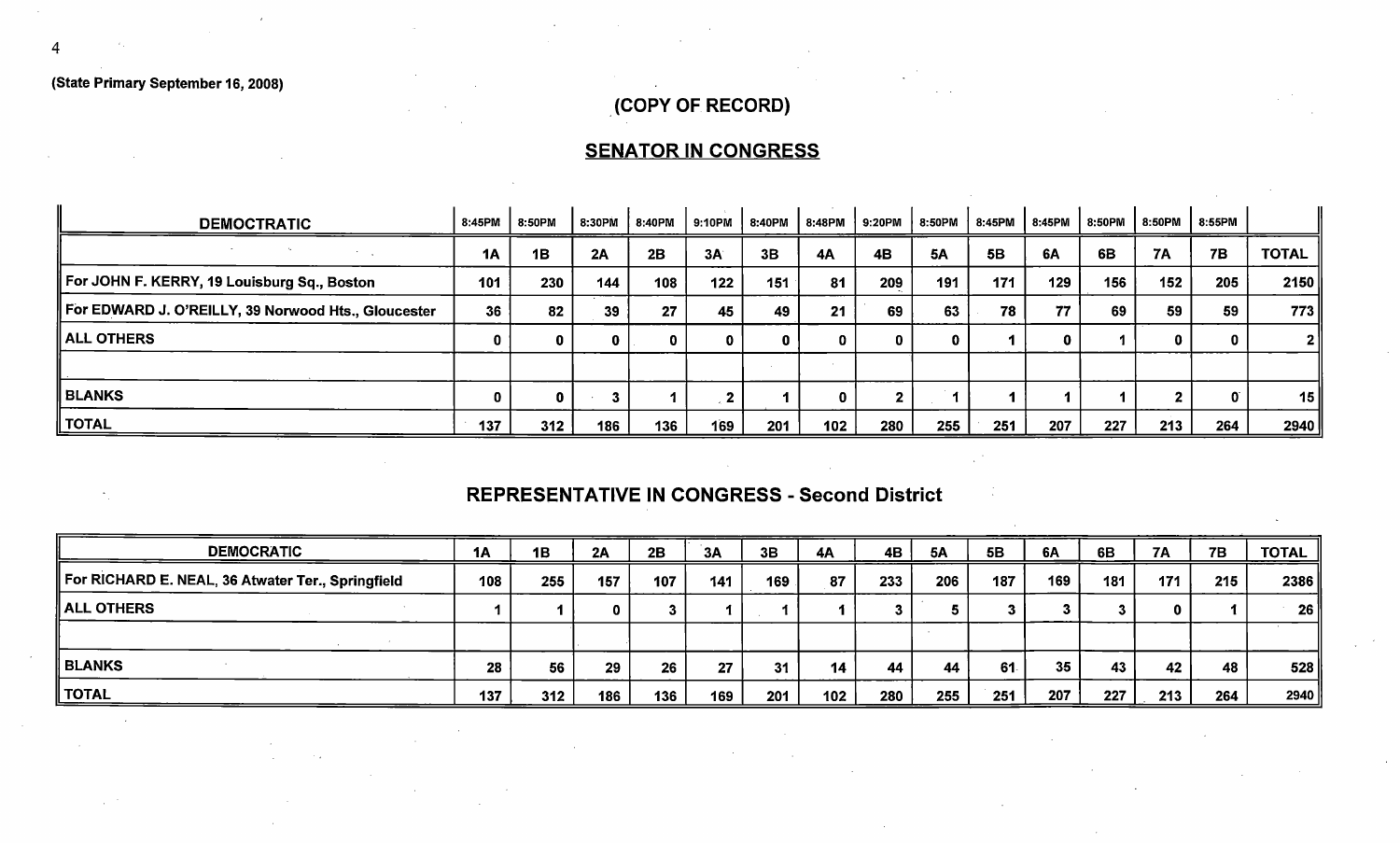$\label{eq:2} \frac{1}{\sqrt{2\pi}}\frac{1}{\sqrt{2\pi}}\frac{1}{\sqrt{2\pi}}\frac{1}{\sqrt{2\pi}}\frac{1}{\sqrt{2\pi}}\frac{1}{\sqrt{2\pi}}\frac{1}{\sqrt{2\pi}}\frac{1}{\sqrt{2\pi}}\frac{1}{\sqrt{2\pi}}\frac{1}{\sqrt{2\pi}}\frac{1}{\sqrt{2\pi}}\frac{1}{\sqrt{2\pi}}\frac{1}{\sqrt{2\pi}}\frac{1}{\sqrt{2\pi}}\frac{1}{\sqrt{2\pi}}\frac{1}{\sqrt{2\pi}}\frac{1}{\sqrt{2\pi}}\frac{1}{\sqrt{2$ 

 $\sim 10^{-1}$ 

# COUNCILLOR - Eighth District

 $\sim 100$  km s  $^{-1}$ 

 $\mathcal{A}^{\mathcal{A}}$  and  $\mathcal{A}^{\mathcal{A}}$ 

| <b>DEMOCRATIC</b>                                    | 1A  | 1B  | 2A  | 2B  | 3A  | 3B  | 4A  | 4Β  | 5A  | 5B  | 6A  | 6B  | 7A  | <b>7B</b> | <b>TOTAL</b> |
|------------------------------------------------------|-----|-----|-----|-----|-----|-----|-----|-----|-----|-----|-----|-----|-----|-----------|--------------|
| For THOMAS T. MERRIGAN, 23 Plum Tree Ln., Greenfield | 95  | 219 | 120 | 91  | 126 | 144 | 74  | 195 | 173 | 155 | 148 | 156 | 152 | 179       | 2027         |
| ALL OTHERS                                           |     |     |     |     | 0.  |     |     | Ω   |     |     |     |     |     |           | 10 II        |
|                                                      |     |     |     |     |     |     |     |     |     |     |     |     |     |           |              |
| ∥ BLANKS                                             | 42  | 93  | 65  | 45  | 43  | 57  | 28  | 85  | 80  | 94  | 57  | 69  | 60  | 85        | 903          |
| TOTAL                                                | 137 | 312 | 186 | 136 | 169 | 201 | 102 | 280 | 255 | 251 | 207 | 227 | 213 | 264       | 2940         |

# SENATOR IN GENERAL COURT - Hampshire & Franklin District

| <b>DEMOCRATIC</b>                                 | 1A  | 1B  | 2A  | 2B  | 3A  | 3B  | 4A  | 4B  | <b>5A</b> | 5B  | 6A  | 6B  | <b>7A</b>       | <b>7B</b> | <b>TOTAL</b>    |
|---------------------------------------------------|-----|-----|-----|-----|-----|-----|-----|-----|-----------|-----|-----|-----|-----------------|-----------|-----------------|
| For STANLEY C. ROSENBERG, 38 Webster Ct., Amherst | 114 | 275 | 168 | 117 | 144 | 179 | 88  | 244 | 212       | 211 | 172 | 192 | 180             | 225       | 2521            |
| ALL OTHERS                                        |     |     | n   |     | 0   |     |     |     |           |     |     |     |                 |           | 10 <sup>1</sup> |
|                                                   |     |     |     |     |     |     |     |     |           |     |     |     |                 |           |                 |
| ∥ BLANKS                                          | 23  | 37  | 18  | 18  | 25  | 21  | 14  | 35  | 42        | 37  | 34  | 33  | 33 <sub>°</sub> | 39        | 409             |
| TOTAL                                             | 137 | 312 | 186 | 136 | 169 | 201 | 102 | 280 | 255       | 251 | 207 | 227 | 213             | 264       | 2940            |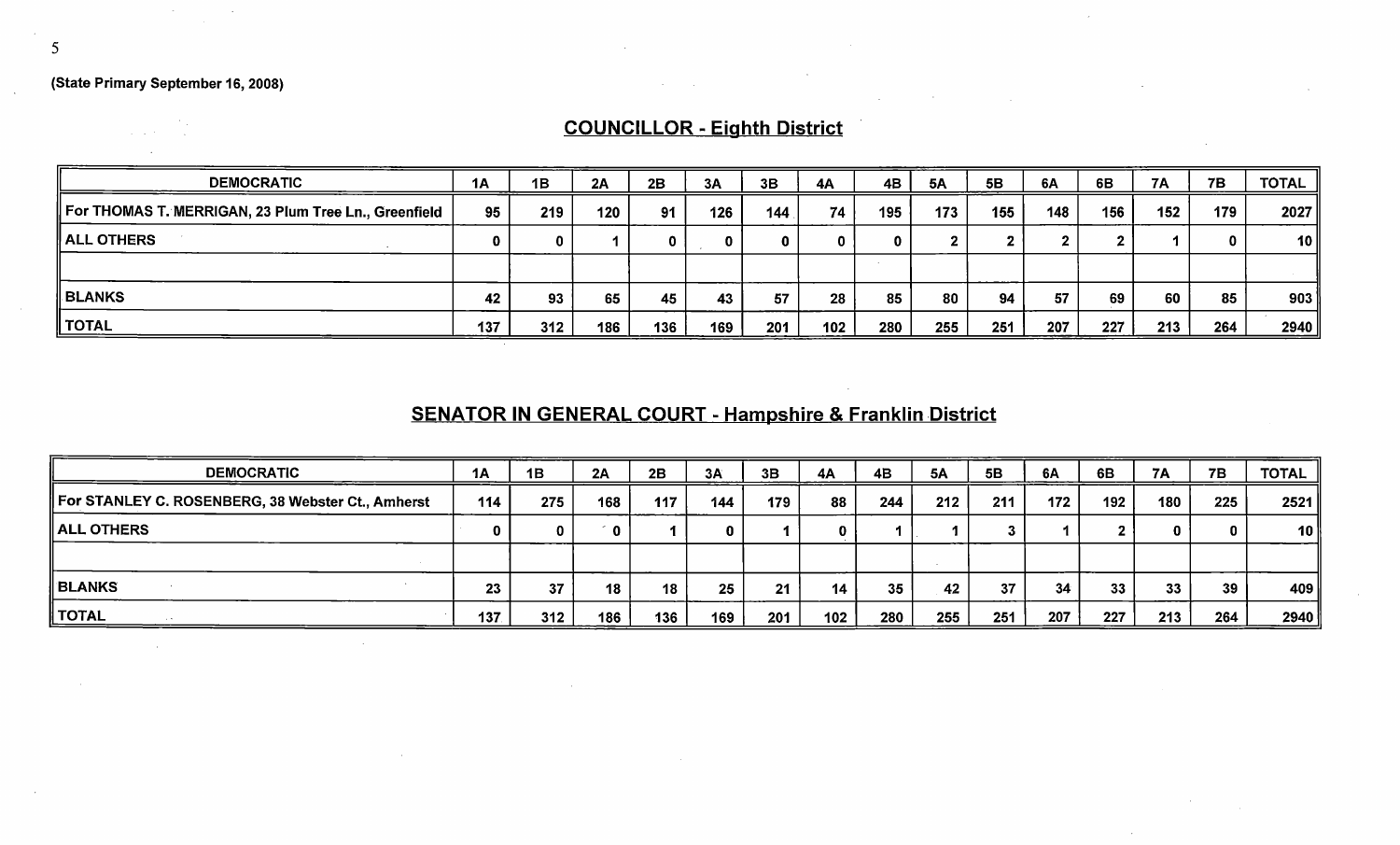# REPRESENTATIVE IN GENERAL COURT - First Hampshire District

| <b>DEMOCRATIC</b>                               | 1A  | 1B  | 2A  | 2B  | 3A  | 3B  | <b>4A</b> | 4B  | <b>5A</b> | <b>5B</b> | 6A  | 6B  | <b>7A</b> | <b>7B</b> | <b>TOTAL</b>    |
|-------------------------------------------------|-----|-----|-----|-----|-----|-----|-----------|-----|-----------|-----------|-----|-----|-----------|-----------|-----------------|
| For PETER V. KOCOT, 30 Drewsen Dr., Northampton | 108 | 267 | 162 | 115 | 143 | 174 | 91        | 246 | 205       | 210       | 173 | 196 | 174       | 226       | 2490            |
| <b>ALL OTHERS</b>                               |     | 0   |     |     |     |     |           |     |           |           |     |     |           |           | 17 <sup>°</sup> |
|                                                 |     |     |     |     |     |     |           |     |           |           |     |     |           |           |                 |
| <b>BLANKS</b>                                   | 29  | 45  | 23  | 20  | 26  | 26  | 11        | 33  | 45        | 40        | 33  | 26  | 38        | 38        | 433             |
| <b>TOTAL</b>                                    | 137 | 312 | 186 | 136 | 169 | 201 | 102       | 280 | 255       | 251       | 207 | 227 | 213       | 264       | 2940            |

# REGISTRAR OF PROBATE - Hampshire County

| <b>DEMOCRATIC</b>                               | <b>1A</b>        | 1B  | 2A  | 2B  | 3A  | 3B  | 4A  | 4B  | <b>5A</b> | 5B  | 6A  | 6B  | 7A  | <b>7B</b> | TOTAL |
|-------------------------------------------------|------------------|-----|-----|-----|-----|-----|-----|-----|-----------|-----|-----|-----|-----|-----------|-------|
| For DAVID E. SULLIVAN, 4 Taft Ave., Easthampton | 100 <sup>°</sup> | 230 | 130 | 95  | 130 | 153 | 83  | 211 | 189       | 173 | 163 | 170 | 163 | 199       | 2189  |
| ALL OTHERS                                      | 0                |     |     |     |     |     |     | o   |           |     |     |     |     |           | 10 ∥  |
|                                                 |                  |     |     |     |     |     |     |     |           |     |     |     |     |           |       |
| <b>BLANKS</b>                                   | 37               | 82  | 56  | 41  | 38  | 47  | 19  | 69  | 62        | 77  | 43  | 55  | 50  | 65        | 741   |
| ∥ TOTAL                                         | 137              | 312 | 186 | 136 | 169 | 201 | 102 | 280 | 255       | 251 | 207 | 227 | 213 | 264       | 2940  |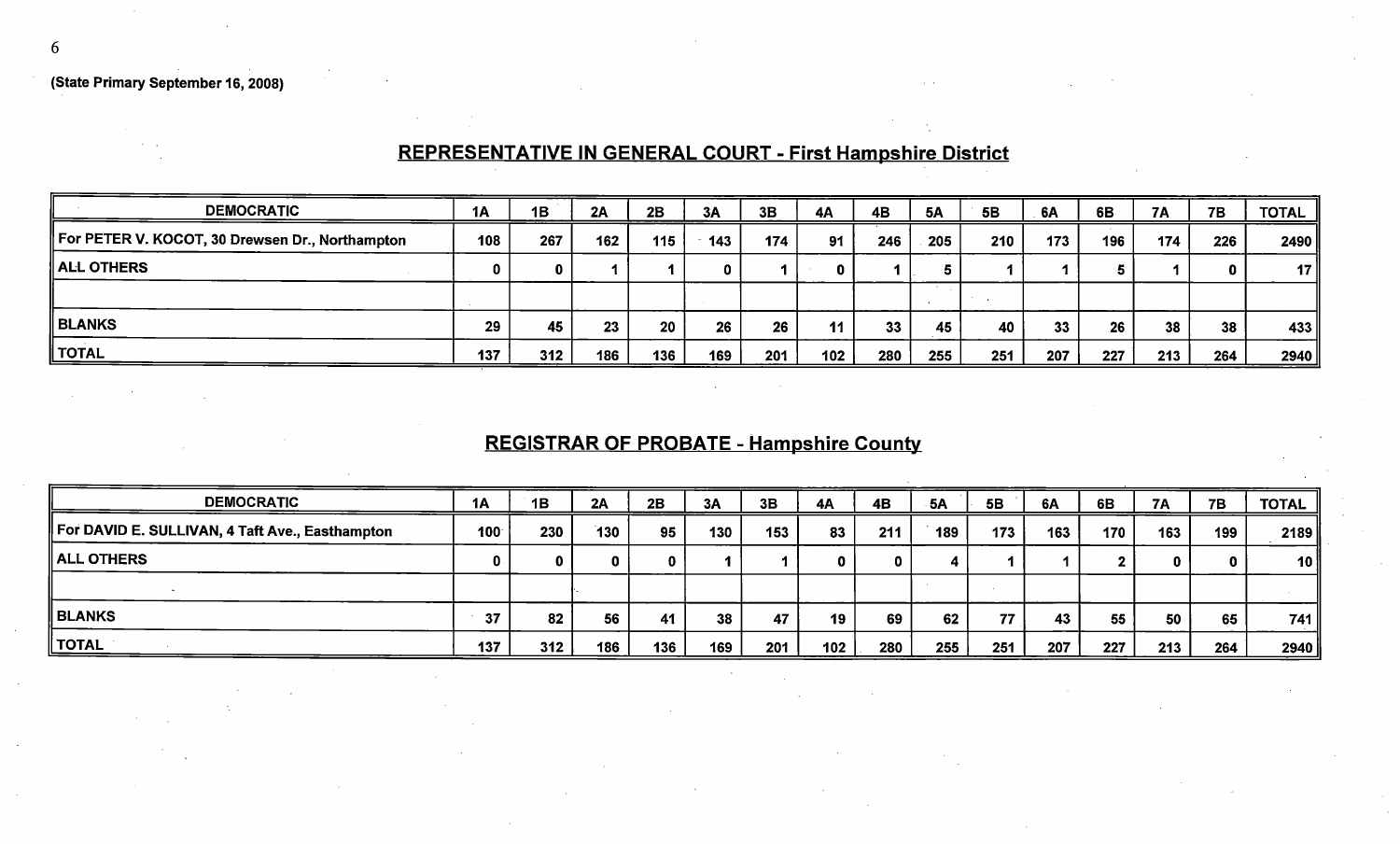A true summary of the returns from All Wards and All Precincts of the City of Northampton of the Democratic Party - State Primary - held on Tuesday, September 16, 2008, including Absentee Voters' Ballots. (Last Page)

Attest: City Cleřk

 $\overline{7}$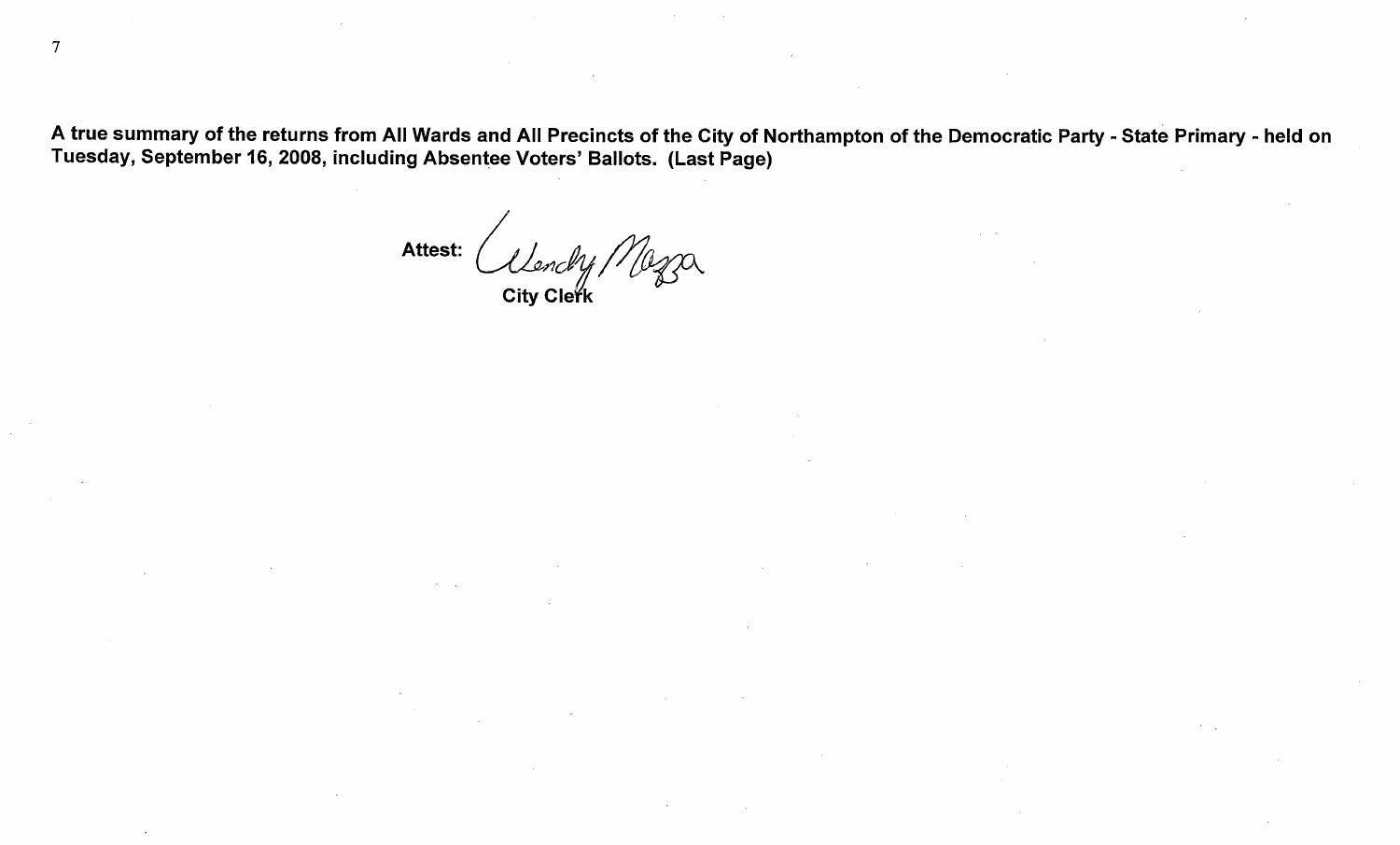8

#### **State Primary**

#### Republican Party

#### City of Northampton

The Commonwealth of Massachusetts

At a Legal Primary of the Qualified Voters of the REPUBLICAN PARTY OF ALL WARDS and ALL PRECINCTS, in the City of Northampton, holden on the sixteenth day of September, in the year Two Thousand Eight, for the purpose of giving in their nominations of State and Dristrict Officers, the whole number of ballots cast, including Absentee Voter's Ballots was:

#### Seventy Five (75)

And the whole number of Votes given in were received, sorted, counted and declared, and record thereof made in open meeting as by law directed; and said Votes were for the following named persons: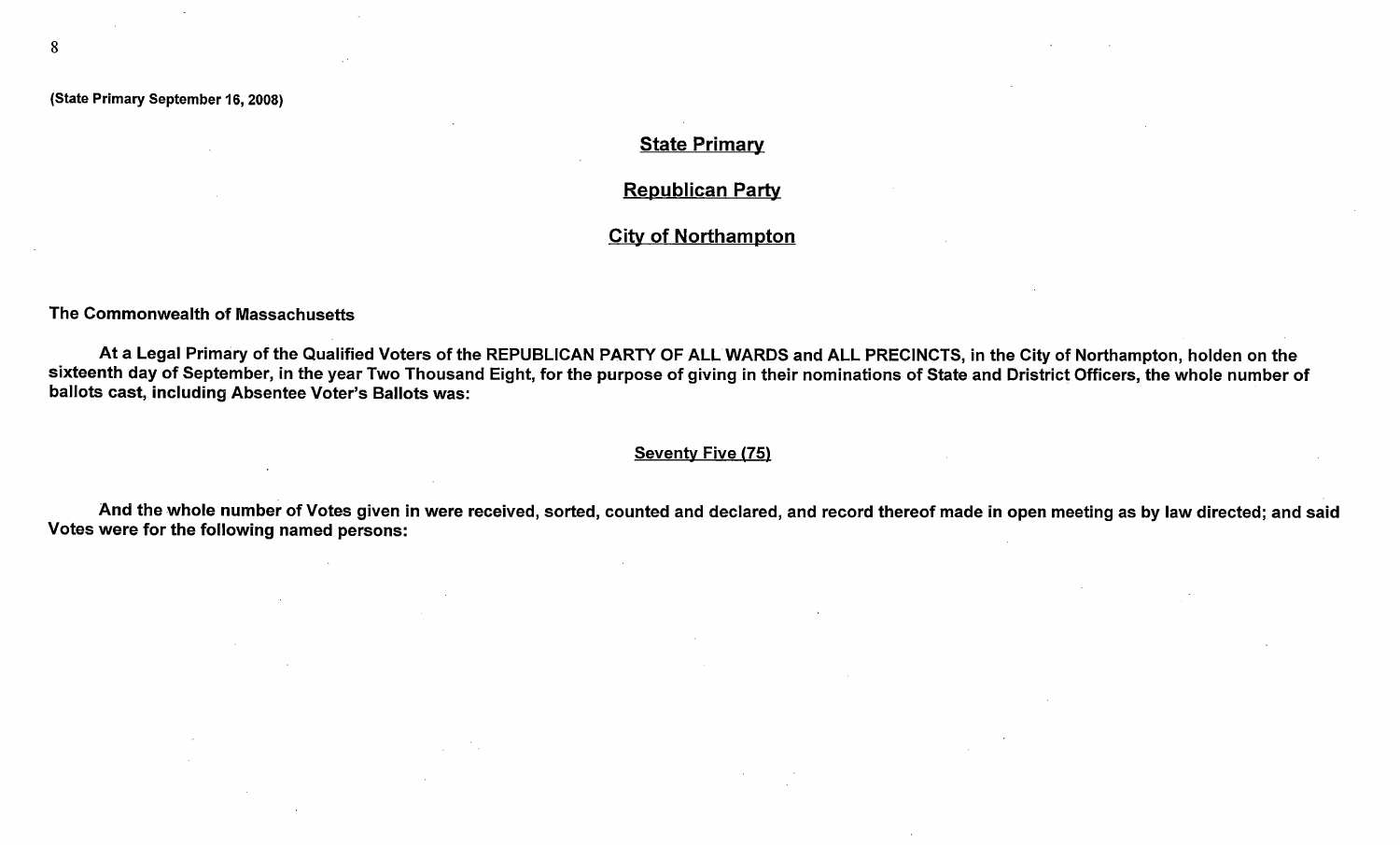COPY OF RECORD)

 $9$  LeV and the set of the set of the set of the set of the set of the set of the set of the set of the set of the set of the set of the set of the set of the set of the set of the set of the set of the set of the set of

# **SENATOR IN CONGRESS**

| <b>REPUBLICAN</b>                                       | 8:45 PM   | 8:50 PM | 8:30 PM | 8:40 PM | 9:10 PM | <b>ิ8:50 PM</b> | 8:48 PM        | $9:20$ PM | 8:50 PM   | 8:45 PM   | 8:45 PM | 8:50 PM   | 8:50 PM   | 8:550 PM |              |
|---------------------------------------------------------|-----------|---------|---------|---------|---------|-----------------|----------------|-----------|-----------|-----------|---------|-----------|-----------|----------|--------------|
|                                                         | <b>1A</b> | 1B      | 2A      | 2B      | 3A      | 3B              | $^{\prime}$ 4A | 4B        | <b>5A</b> | <b>5B</b> | 6A      | 6B        | <b>7A</b> | $7B +$   | <b>TOTAL</b> |
| For JEFFREY K. BEATTY, 23 John Joseph Rd.,<br>∣ Harwich |           |         |         | 0.      |         |                 |                |           |           |           |         |           |           |          | 67           |
| $\parallel$ ALL OTHERS $\parallel$                      |           |         |         |         | n.      |                 |                |           |           |           |         |           |           |          | -0 I         |
|                                                         |           |         |         |         | $  -$   |                 |                |           |           |           |         |           |           |          |              |
| BLANKS                                                  |           |         |         | n       |         |                 |                |           |           |           |         | $\cdot$ 0 |           | $\geq 0$ | - 81         |
| ∥ TOTAL                                                 |           | 10      |         | Ω.      |         |                 |                |           |           |           | ΄8      |           |           |          | <b>75</b>    |

# REPRESENTINE IN CONGRESS - Second District

| REPUBLICAN | 1A | 1B | 2A | 2B    | 3A | 3B | 4A | $-4B$ | 5A | 5B | 6A | 6B | <b>7A</b> | <b>7B</b> | <b>TOTAL</b> |
|------------|----|----|----|-------|----|----|----|-------|----|----|----|----|-----------|-----------|--------------|
|            |    |    |    | n     |    |    |    |       |    |    | __ |    |           |           | ______       |
|            |    |    |    |       |    |    |    |       |    |    |    |    |           |           |              |
|            |    |    |    |       |    |    |    |       |    |    |    |    |           |           | <b>71</b>    |
|            |    |    |    |       |    |    |    |       |    |    |    |    |           |           | <b>75</b>    |
|            |    |    |    | $-10$ |    |    |    |       |    |    |    |    |           |           |              |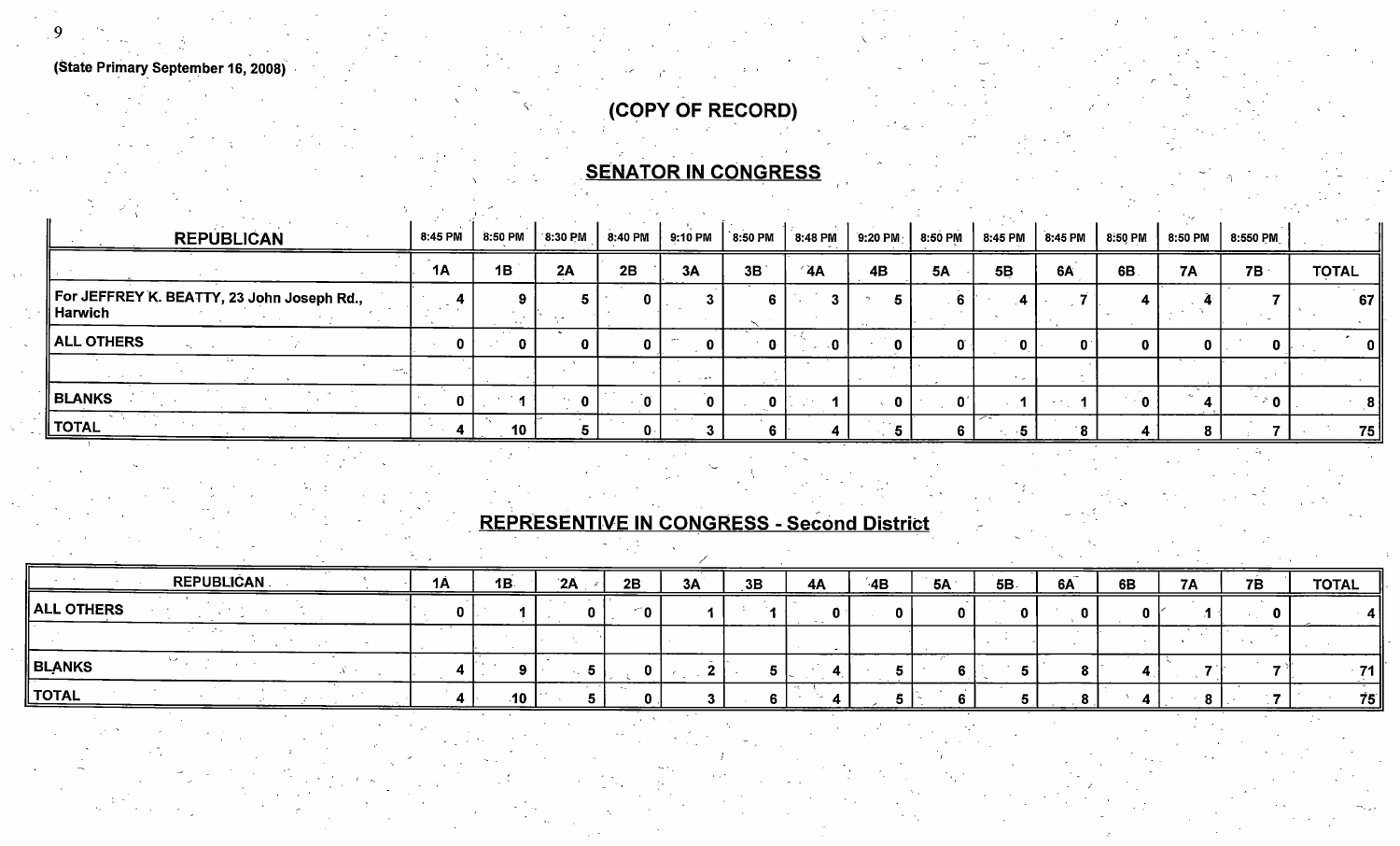# COUNCILLOR - Eighth District

| <b>REPUBLICAN</b>                                         | 1A | 1B | 2A | 2B | 3A | 3B | <b>4A</b> | 4B | <b>5A</b> | <b>5B</b> | 6A | 6B | <b>7A</b> | <b>7B</b> | <b>TOTAL</b> |
|-----------------------------------------------------------|----|----|----|----|----|----|-----------|----|-----------|-----------|----|----|-----------|-----------|--------------|
| For MICHAEL FRANCO, 45 Cedar Hill Rd., East<br>Longmeadow |    | 8  |    |    |    |    |           |    |           |           |    |    |           |           | 56           |
| ALL OTHERS                                                |    | 0  | O  |    |    |    |           |    |           |           |    |    |           |           |              |
|                                                           |    |    |    |    |    |    |           |    |           |           |    |    |           |           |              |
| ∥ BLANKS                                                  |    |    |    |    |    |    |           |    |           |           |    |    |           |           | 18           |
| TOTAL                                                     |    | 10 |    |    |    |    |           |    |           |           |    |    |           |           | 75           |

# SENATOR IN GENERAL COURT - Hampshire & Franklin District

| <b>REPUBLICAN</b>                                      | 1A | 1B | 2A | 2B | 3A | 3B | 4A | 4 <b>B</b> | <b>5A</b> | <b>5B</b> | 6A | 6B | 7A | 7B | <b>TOTAL</b> |
|--------------------------------------------------------|----|----|----|----|----|----|----|------------|-----------|-----------|----|----|----|----|--------------|
| For KEITH C. McCORMIC, 20 Prentice Ave.,<br>Greenfield |    |    |    | u  |    |    |    |            |           |           |    |    |    |    | 63           |
| ALL OTHERS                                             |    |    |    |    |    |    |    |            | 0         |           |    |    | 0  |    | 0            |
|                                                        |    |    |    |    |    |    |    |            |           |           |    |    |    |    |              |
| <b>BLANKS</b>                                          |    |    |    |    |    |    |    | o          |           |           |    |    |    |    | 12           |
| <b>TOTAL</b>                                           |    | 10 |    |    |    |    |    | z.         |           |           |    |    | O  |    | 75           |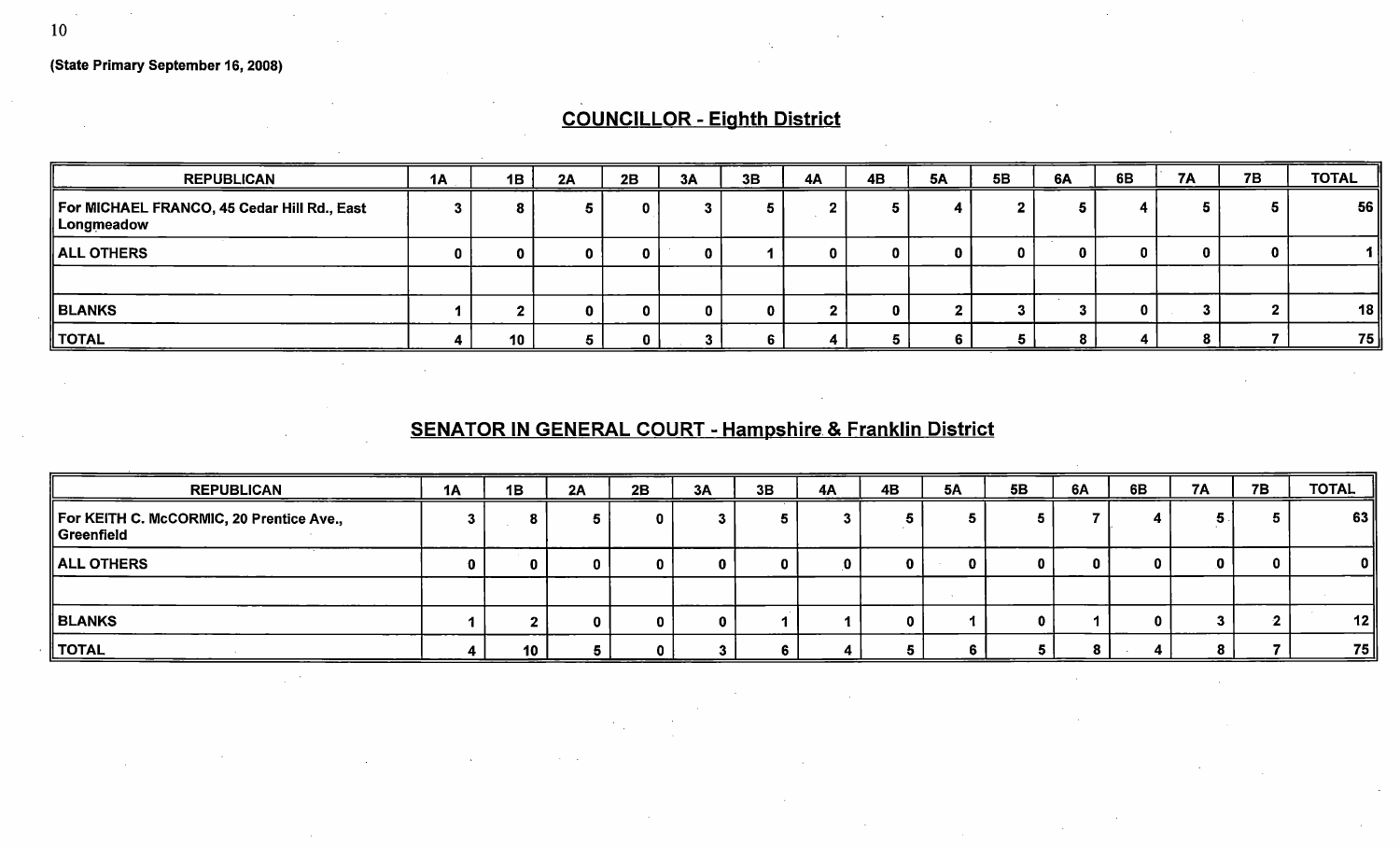### REPRESENTATIVE IN GENERAL COURT - First Hampshire District

| <b>REPUBLICAN</b> | <b>1A</b> | 1B | 2A<br>——————— | 2B | 3A | 3B | <b>4A</b><br>------- | 4B | -----<br><b>5A</b> | <b>5B</b> | 6A | 6B | <b>7A</b> | <b>7B</b> | <b>TOTAL</b> |
|-------------------|-----------|----|---------------|----|----|----|----------------------|----|--------------------|-----------|----|----|-----------|-----------|--------------|
| ALL OTHERS        |           |    |               |    |    |    |                      |    |                    |           |    |    |           |           |              |
|                   |           |    |               |    |    |    |                      |    |                    |           |    |    |           |           |              |
| <b>BLANKS</b>     |           |    |               |    |    |    |                      |    |                    |           |    |    |           |           | 71           |
| <b>TOTAL</b>      |           | 10 |               |    |    |    |                      |    |                    |           |    |    | œ         |           | 75           |

#### REGISTER OF PROBATE - Hamsphire County

| <b>REPUBLICAN</b>      | <b>1A</b> | 1B | 2A | 2B | 3A | 3B | <b>4A</b> | <b>4B</b> | <b>5A</b> | 5B | 6A | 6B | <b>7A</b> | <b>7B</b> | <b>TOTAL</b> |
|------------------------|-----------|----|----|----|----|----|-----------|-----------|-----------|----|----|----|-----------|-----------|--------------|
| $\parallel$ ALL OTHERS |           |    |    |    |    |    |           |           |           |    |    |    |           |           |              |
|                        |           |    |    |    |    |    |           |           |           |    |    |    |           |           |              |
| <b>BLANKS</b>          |           |    |    |    |    |    |           |           |           |    |    |    |           |           |              |
| <b>TOTAL</b>           |           |    |    |    |    |    |           |           |           |    |    |    |           |           |              |

A true summary of the returns from All wards and All precincts of the City of Northampton of the Republican Party - State Primary, held on Tuesday, September 16, 2008, including Absentee Voters' Ballots. (Last Page)

Attest: Citendy Mazza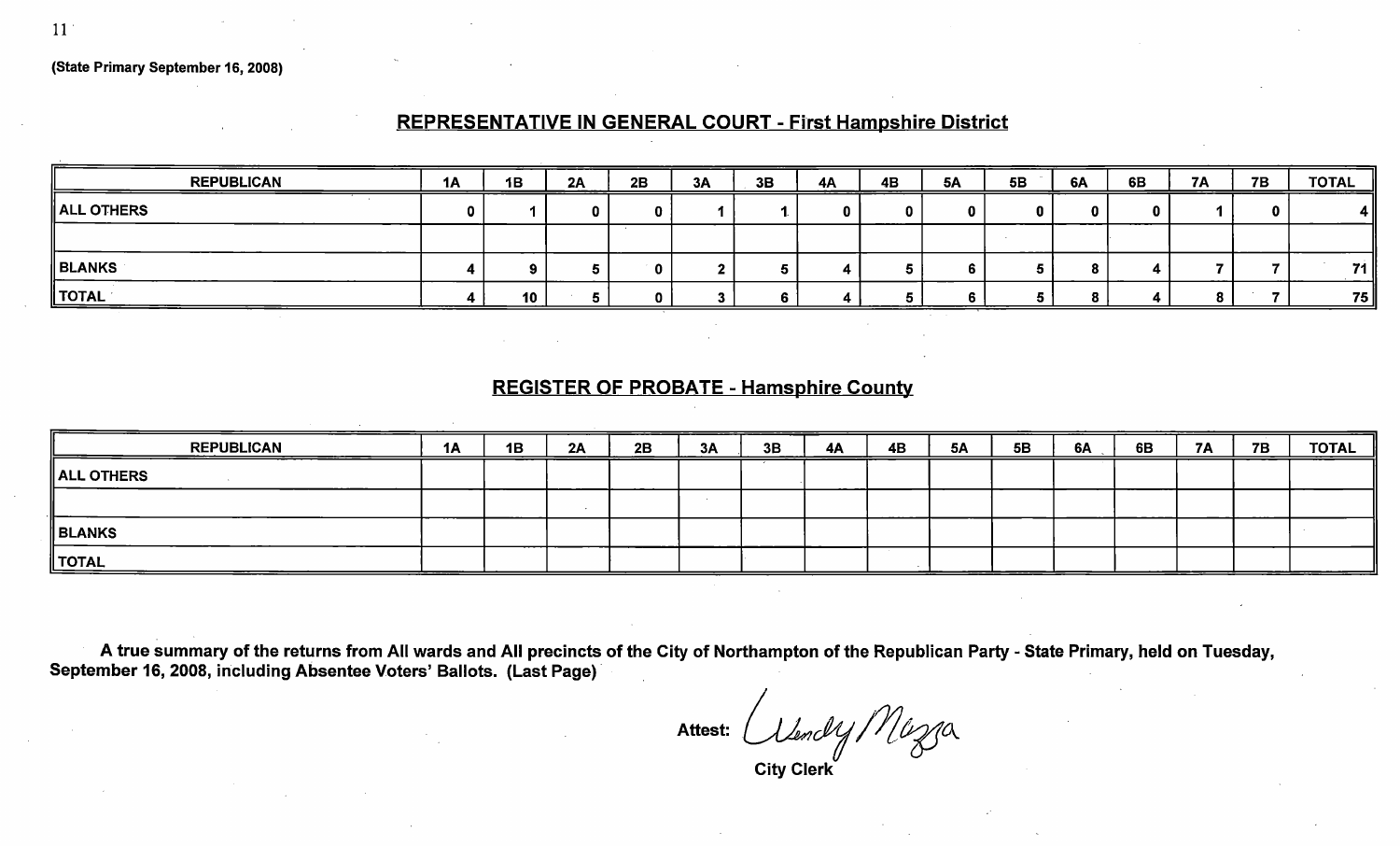### **State Primary**

**Green-Rainbow Pary** 

City of Northampton

### The Commonwealth of Massachusetts

At a Legal Primary of the Qualified Voters of the GREEN-RAINBOW PARTY OF ALL WARDS and ALL PRECINCTS, in the City of Northampton, holden on the sixteenth day of September, in the year Two Thousand Eight, for the purpose of giving in their nominations of State and District Officers, the whole number of ballots cast, including Absentee Voters' Ballots was:

#### $Eight(8)$

And the whole number of Votes given in were received, sorted, counted and declared, and record thereof made in open meeting as by law directed; and said Votes were for the following named persons:

## COPY OF RECORD)

#### **SENATOR IN CONGRESS**

|                                    | 8:45 PM      | 8:50 PM | 8:30 PM | 8:40 PM | 9:10 PM | 8:50 PM | 8:48 PM   | 9:20 PM |           | 8:50 PM 3:45 PM |    | 8:45 PM   8:50 PM | 8:50 PM   | 8:55 PM   |              |
|------------------------------------|--------------|---------|---------|---------|---------|---------|-----------|---------|-----------|-----------------|----|-------------------|-----------|-----------|--------------|
|                                    | $\mathsf{A}$ | 1B      | 2A      | 2B      | 3A      | 3B      | <b>4A</b> | 4B      | <b>5A</b> | 5B              | 6A | 6B                | <b>7A</b> | <b>7B</b> | <b>TOTAL</b> |
| $\parallel$ ALL OTHERS $\parallel$ |              | 0       |         | 0       |         |         |           |         |           |                 |    |                   |           |           |              |
|                                    |              |         |         |         |         |         |           |         |           |                 |    |                   |           |           |              |
| BLANKS                             |              | -       |         | 0       |         |         |           |         |           |                 |    |                   |           |           |              |
| <b>TOTAL</b>                       |              | ົ້      |         |         |         |         |           |         |           |                 |    |                   |           |           |              |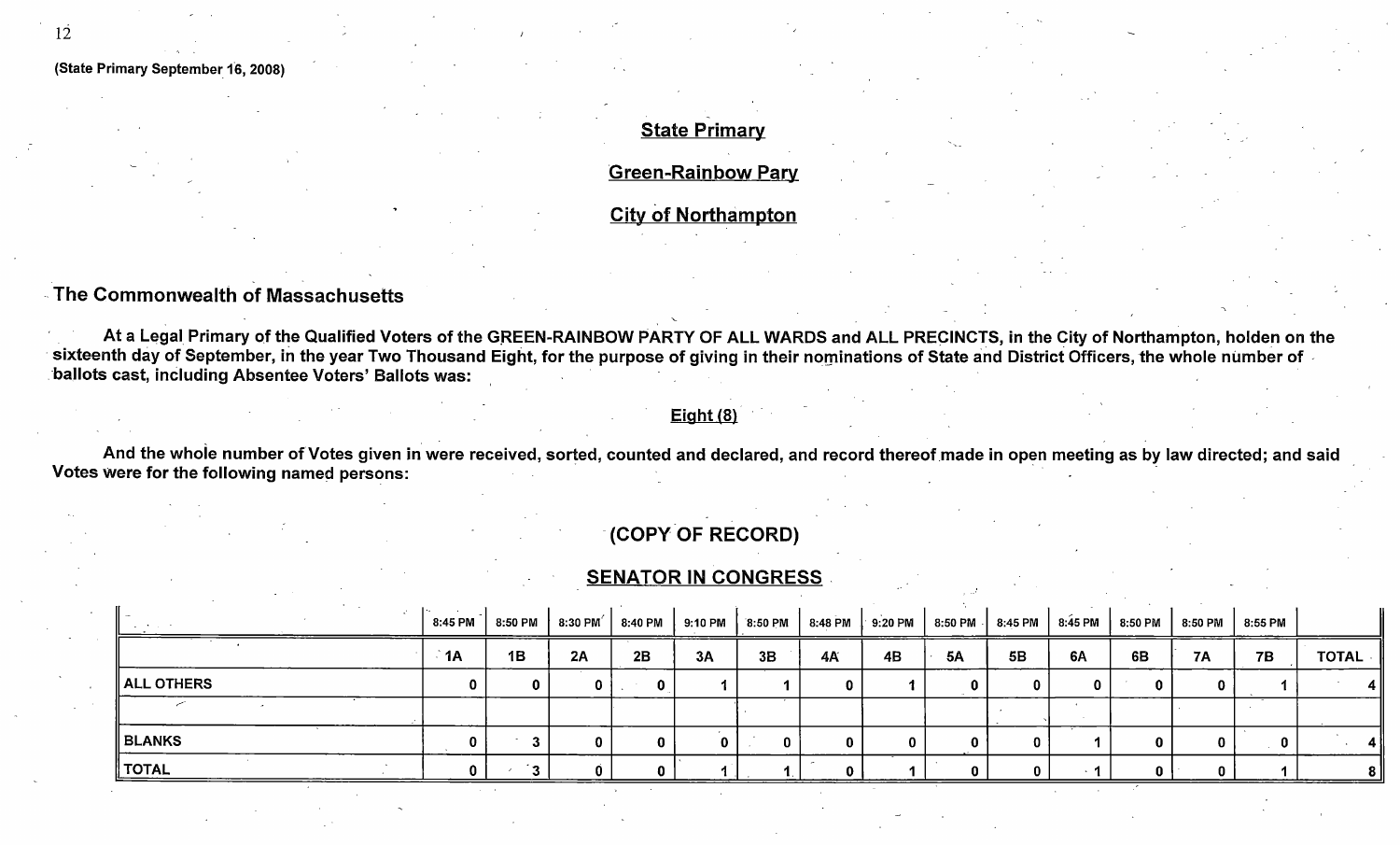# REPRESENTATIVE IN CONGRESS- Second District

| <b>GREEN-RAINBOW</b>   | <b>1A</b> | 1B | 2A | 2B | 3A | 3B | 4A | <b>4B</b> | <b>5A</b> | <b>5B</b><br>____ | 6A | 6B | <b>7A</b> | 7B | ___<br><b>TOTAL</b> |
|------------------------|-----------|----|----|----|----|----|----|-----------|-----------|-------------------|----|----|-----------|----|---------------------|
| $\parallel$ ALL OTHERS |           |    |    |    |    |    |    |           |           |                   |    |    |           |    | 1 II                |
|                        |           |    |    |    |    |    |    |           |           |                   |    |    |           |    |                     |
| ∥ BLANKS               |           |    |    |    |    |    |    |           |           |                   |    |    |           |    | 7 II                |
| $^{\prime}$ TOTAL      |           |    |    |    |    |    |    |           |           | ______            |    |    |           |    | 8 II                |

# COUNCILLOR - Eighth District

| _____<br><b>GREEN-RAINBOW</b> | <b>1A</b> | 1B | 2A | 2B | 3A | 3B | 4A | 4B | <b>5A</b> | 5B | 6A | 6B | <b>7A</b> | 7B<br>________ | <b>TOTAL</b> |
|-------------------------------|-----------|----|----|----|----|----|----|----|-----------|----|----|----|-----------|----------------|--------------|
| $\parallel$ ALL OTHERS        |           |    |    |    |    |    |    |    |           |    |    |    |           |                |              |
|                               |           |    |    |    |    |    |    |    |           |    |    |    |           |                |              |
| ∥ BLANKS                      |           |    |    |    |    |    |    | 0. |           |    |    |    |           |                |              |
| ∥ TOTAL                       |           |    |    |    |    |    |    |    |           |    |    |    |           |                | 81           |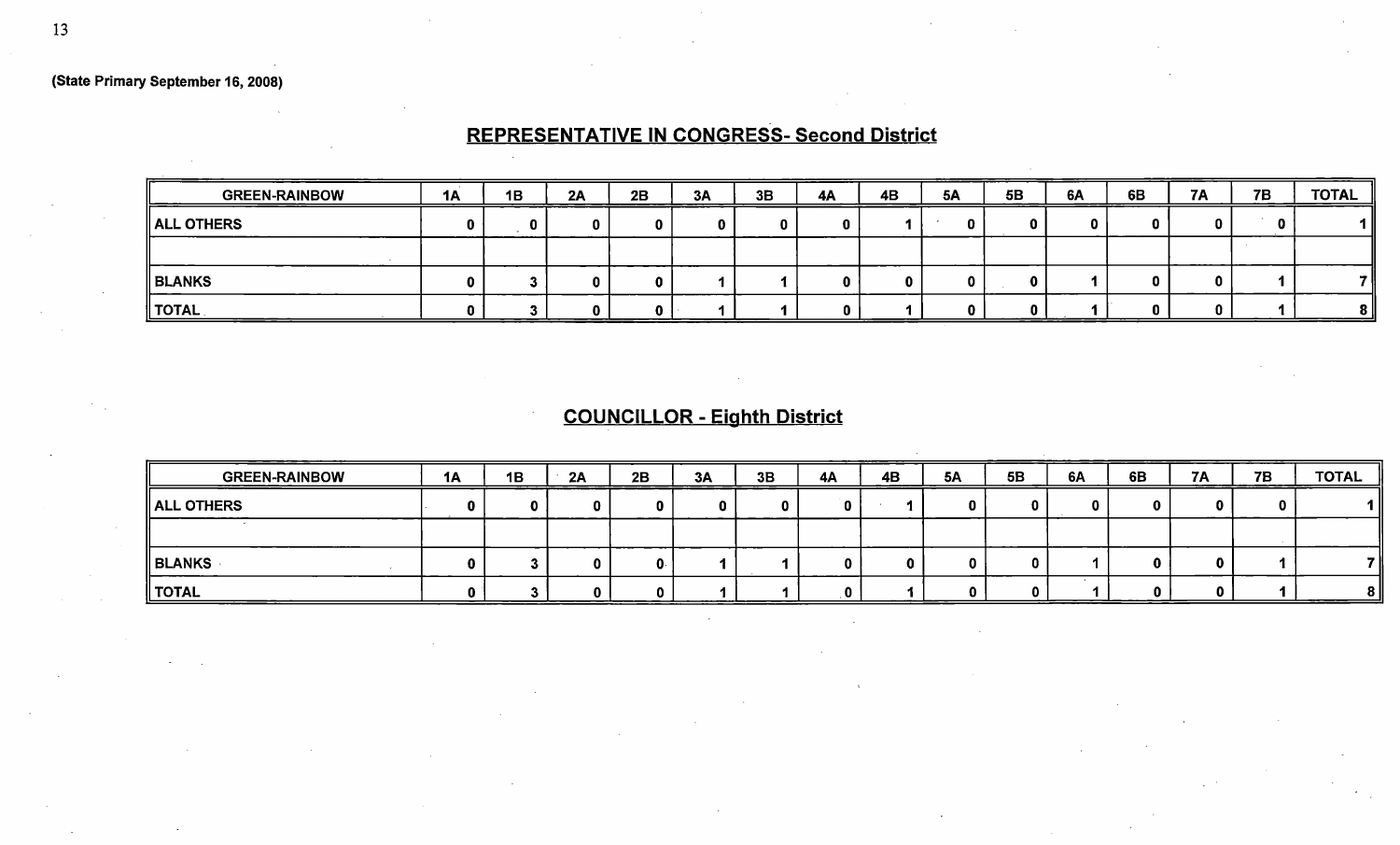# SENATOR IN GENERAL COURT - Hampshire & Franklin District

| <b>GREEN-RAINBOW</b> | 1A | 1B | 2A | 2B | ________<br>3A | 3B | 4A | 4B | <b>5A</b> | <b>5B</b> | 6A | 6B | <b>7A</b> | <b>7B</b>                                                                                                             | <b>TOTAL</b> |
|----------------------|----|----|----|----|----------------|----|----|----|-----------|-----------|----|----|-----------|-----------------------------------------------------------------------------------------------------------------------|--------------|
| ALL OTHERS           |    |    |    |    |                |    |    |    |           |           |    |    |           |                                                                                                                       |              |
|                      |    |    |    |    |                |    |    |    |           |           |    |    |           |                                                                                                                       |              |
| <b>BLANKS</b>        |    |    |    |    |                |    |    |    |           |           |    |    |           |                                                                                                                       |              |
| TOTAL<br>______      |    |    |    |    |                |    |    |    |           |           |    |    |           | <u> Andrew Schwarzen und Schwarzen und der Kanton und der Kanton und der Kanton und der Kanton und der Kanton und</u> |              |

# REPRESENTATIVE IN GENERAL COURT - First Hampshire District

| - - - -<br><b>GREEN-RAINBOW</b> | <b>1A</b> | 1B | ___<br>2A | 2B | - - - - - - -<br>3A | _____<br>3B. | 4A | <b>4B</b> | <b>5A</b> | 5B | 6A | 6B | <b>7A</b> | <b>7B</b> | TOTAL<br>______ |
|---------------------------------|-----------|----|-----------|----|---------------------|--------------|----|-----------|-----------|----|----|----|-----------|-----------|-----------------|
| $\parallel$ ALL OTHERS          |           |    |           |    |                     |              |    |           | n         |    |    |    |           |           | 0               |
|                                 |           |    |           |    |                     |              |    |           |           |    |    |    |           |           |                 |
| BLANKS                          |           |    |           |    |                     |              |    |           |           |    |    |    |           |           | 81              |
| ∥ ТОТАL                         |           |    |           |    |                     |              |    |           |           |    |    |    |           |           |                 |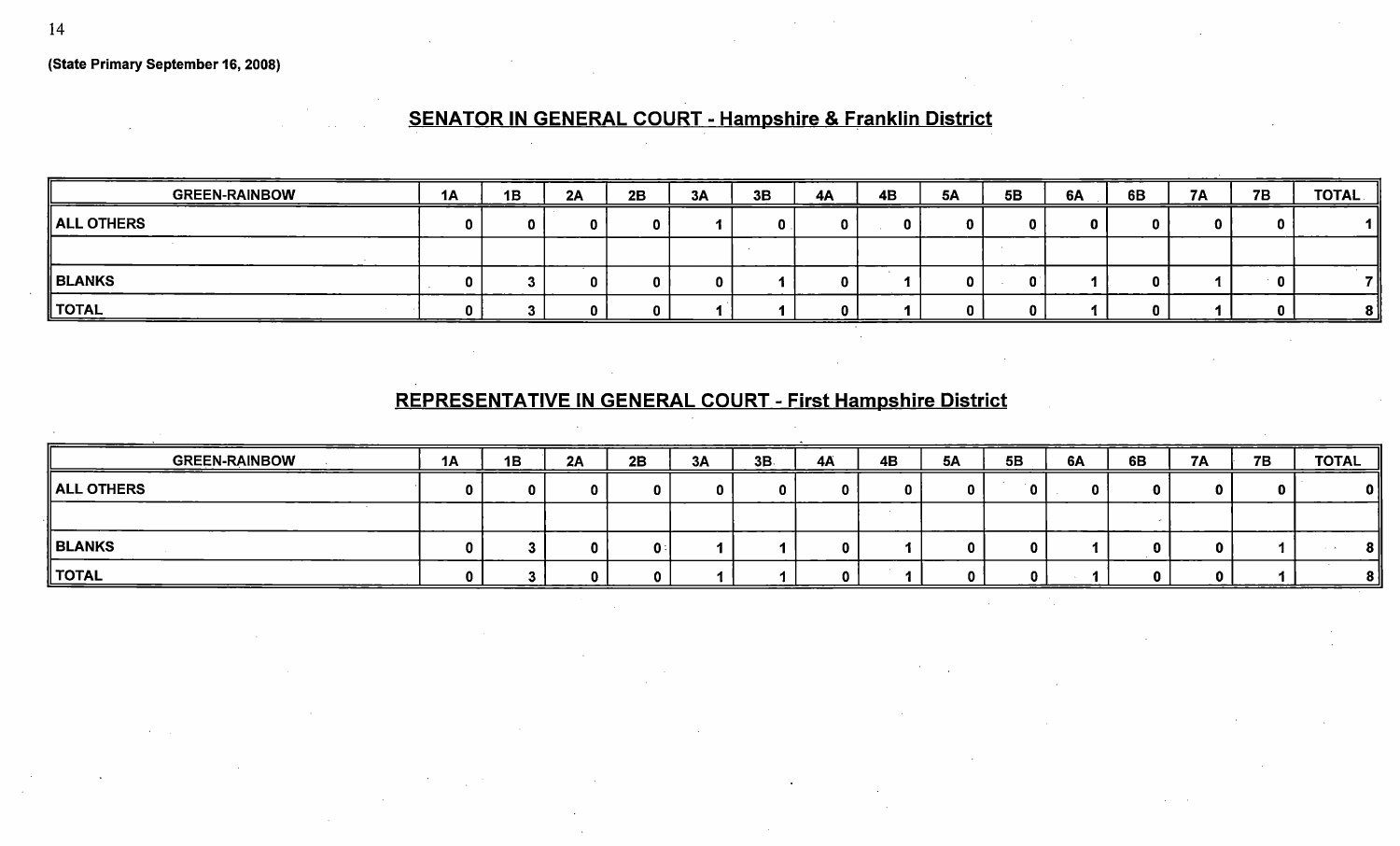## REGISTER OF PROBATE - Hampshire County

| <b>GREEN-RAINBOW</b> | <b>1A</b> | 1B | 2A | 2B | 3A | 3B | 4A | 4B<br>---- | <b>5A</b> | <b>5B</b> | 6A | 6B | <b>7A</b> | <b>7B</b> | <b>TOTAL</b> |
|----------------------|-----------|----|----|----|----|----|----|------------|-----------|-----------|----|----|-----------|-----------|--------------|
| ALL OTHERS           |           |    |    | n  |    |    |    | n          |           |           |    |    |           |           |              |
|                      |           |    |    |    |    |    |    |            |           |           |    |    |           |           |              |
| BLANKS               |           |    |    | n  |    |    |    |            |           |           |    |    |           |           |              |
| ∥ TOTAL              |           |    |    |    |    |    |    |            |           |           |    |    |           |           |              |

A true summary of the returns from All Wards and All Precincts of the City of Northampton, of the Green-Rainbow Party - State Primary- held on Tuesday, September 16, 2008, including Absentee Voters' Ballots

Attest:  $\alpha$  Clanckly / 1/0230 City Clerk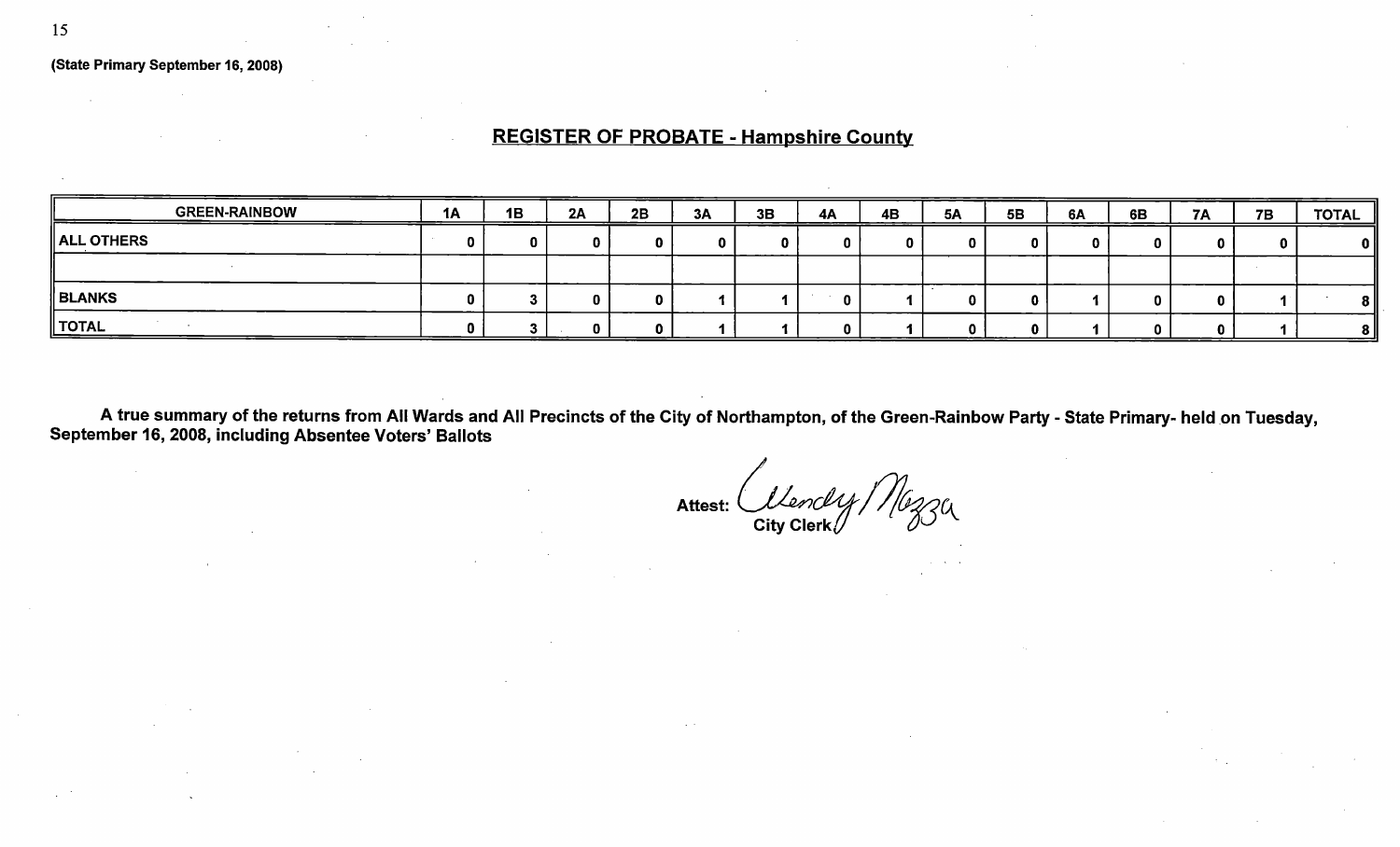### **State Primary**

#### WORKING FAMILIES PARTY

City of Northampton.

### The Commonwealth of Massachusetts

At a Legal Primary of the Qualified Voters of the WORKING FAMILIES PARTY OF ALL WARDS and ALL PRECINCTS, in the City of Northampton, holden on the sixteenth day of September, in the Two Thousand Eight, for the purpose of giving in their nominations of State and District Officers, the whole number of ballots cast, including Absentee Voters' Ballots was:

#### **ONE** (1)

And the whole number of Votes given in were received, sorted, counted and declared, and record thereof made in open meeting as by law directed; and said Votes were for the following named. persons:

### COPY OF RECORD)

### SENATOR IN CONGRESS

|               | 8:45PM | 8:50PM  | 8:30PM | 8:40PM | 9:10PM |       | 8:50PM   8:48PM | 9:20PM | 8:50PM |         |       | 8:45PM   8:45PM   8:50PM   8:50PM |       | $\parallel$ 8:55PM |              |
|---------------|--------|---------|--------|--------|--------|-------|-----------------|--------|--------|---------|-------|-----------------------------------|-------|--------------------|--------------|
|               | 1-A    | $1 - B$ | $2-A$  | $2-B$  | $3-A$  | $3-B$ | $A-A$           | 4-B    | 5-A    | $5 - B$ | 6-A   | $6-B$                             | $7-A$ | 7-B                | <b>TOTAL</b> |
| ALL OTHERS    | 0      | 0.      |        | 0      |        |       | 0               | 0      | n      | n.      | 0     | 0                                 | 0     |                    | UΙ           |
|               |        |         |        |        |        |       |                 |        |        |         |       |                                   |       |                    |              |
| <b>BLANKS</b> |        | 0       |        | 0      |        |       | 0               | 0      |        | 11      |       | - 0                               |       |                    |              |
| ∥ TOTAL       |        | 0.      |        |        |        |       | 0.              | ∸ 0∶   |        |         | - 0 - | - 0                               |       |                    |              |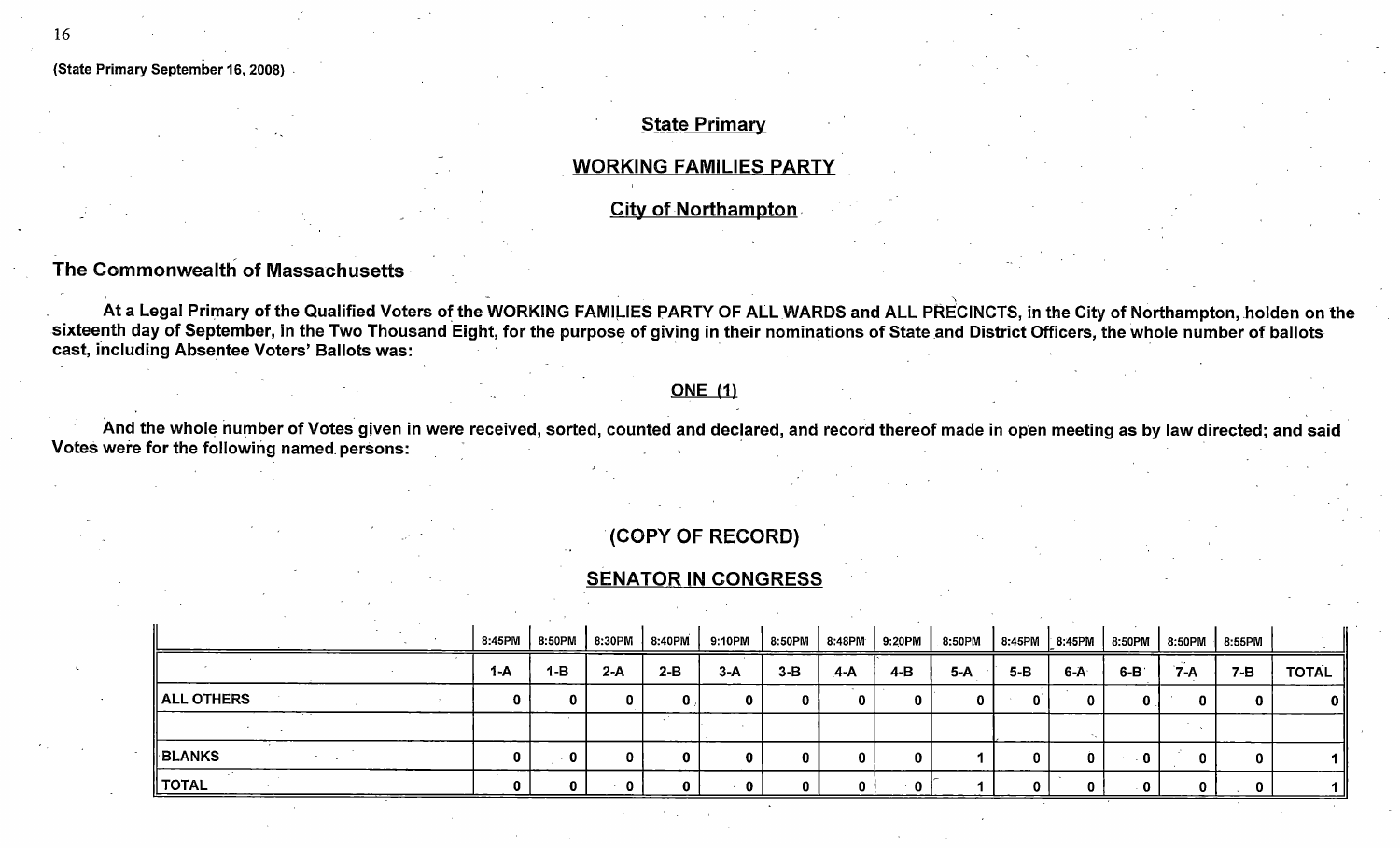## REPRESENTATIVE IN CONGRESS - Second District

| <b>WORKING FAMILIES</b> | $1-A$ | 1-B<br>________ | $2-A$ | $2-B$ | $3-A$ | $3-B$ | _____<br>4-A | $4 - B$ | $5-A$ | $5-B$ | $6-A$ | $6-B$ | $7-A$ | $7-B$ | <b>TOTAL</b> |
|-------------------------|-------|-----------------|-------|-------|-------|-------|--------------|---------|-------|-------|-------|-------|-------|-------|--------------|
| <b>ALL OTHERS</b>       |       |                 |       |       |       |       | 0.           |         |       | n     | n.    |       |       |       | 0 I          |
|                         |       |                 |       |       |       |       |              |         |       |       |       |       |       |       |              |
| <b>BLANKS</b>           |       |                 |       |       |       |       | n.           |         |       |       | п     |       |       |       |              |
| <b>TOTAL</b>            |       |                 |       |       |       |       |              |         |       |       | n     |       | n.    |       |              |

# COUNCILLOR - Eighth District

| ___<br><b>WORKING FAMILIES</b> | 1-A | 1-B | $2-A$ | $2-B$ | $3-A$ | $3-B$ | 4-A | $4-B$ | $5-A$ | $5-B$ | $6-A$ | $6-B$ | $7-A$ | $7 - B$ | <b>TOTAL</b> |
|--------------------------------|-----|-----|-------|-------|-------|-------|-----|-------|-------|-------|-------|-------|-------|---------|--------------|
| ALL OTHERS                     |     |     | n     |       | n     |       | ŋ   |       |       |       |       |       |       |         | 0 I          |
|                                |     |     |       |       |       |       |     |       |       |       |       |       |       |         |              |
| <b>BLANKS</b>                  |     |     |       |       |       |       |     |       |       |       |       |       |       |         |              |
| '  TOTAL                       |     |     | n     | n     |       |       |     |       |       |       |       |       |       |         |              |

 $\frac{1}{2}$  ,  $\frac{1}{2}$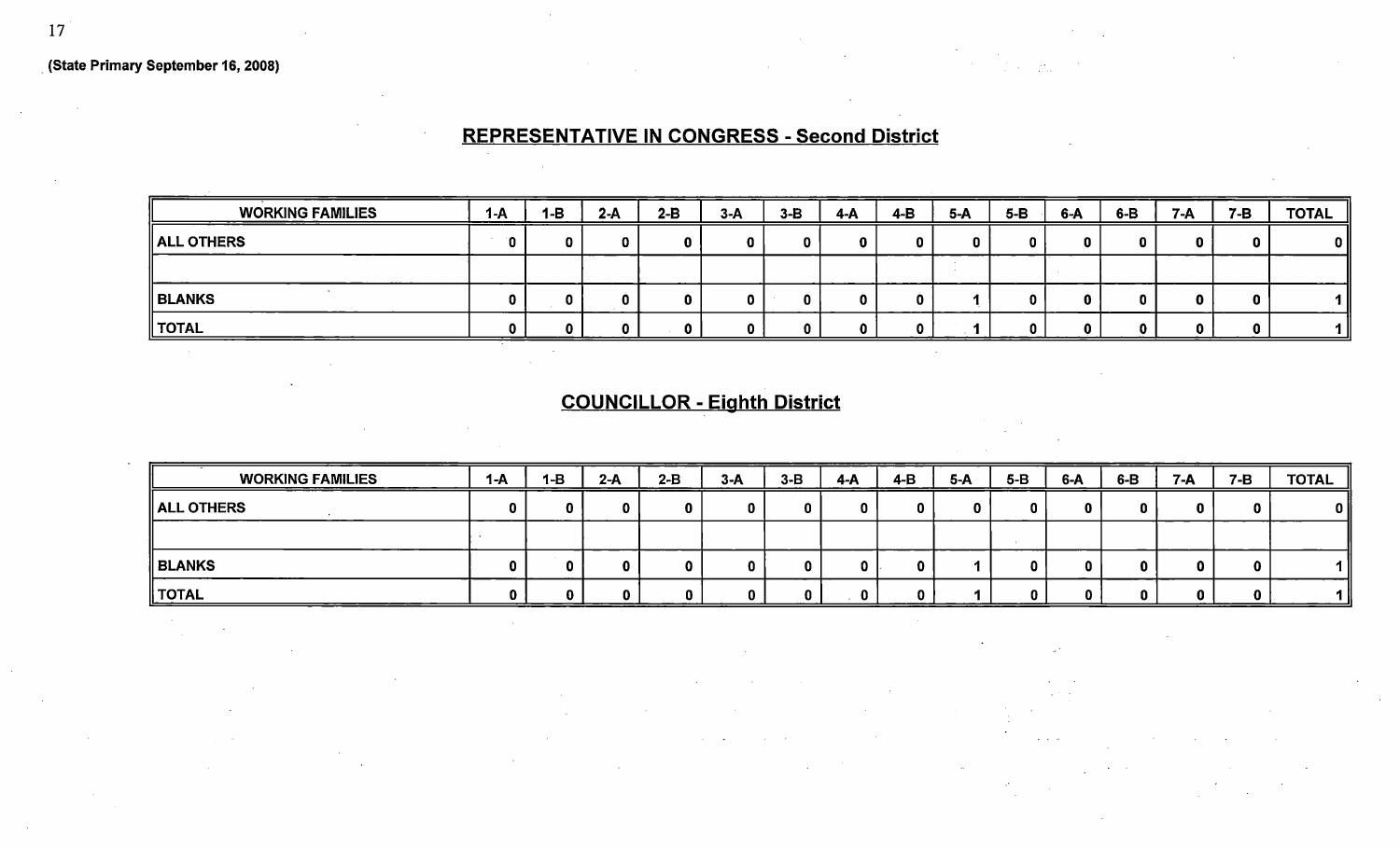# SENATOR IN GENERAL COURT - Hampshire & Franklin District

| <b>WORKING FAMILIES</b> | 1A<br>___ | 1B | 2A | 2B | 3A | 3B | <b>4A</b> | 4B | <b>5A</b> | <b>5B</b> | 6A | 6B | 7A | <b>7B</b> | $\underline{\text{TOTAL}}$ |
|-------------------------|-----------|----|----|----|----|----|-----------|----|-----------|-----------|----|----|----|-----------|----------------------------|
| ALL OTHERS              |           |    |    |    |    |    |           |    |           |           |    |    |    | n.        | $\mathbf{0}$               |
|                         |           |    |    |    |    |    |           |    |           |           |    |    |    |           |                            |
| <b>BLANKS</b>           |           |    |    | 0  | n. |    |           |    |           |           |    |    |    | 0         | 1 II                       |
| ∥ TOTAL                 |           |    |    | 0. | n. |    |           |    |           |           |    |    |    | n         | 4 H                        |

# REPRESENTATIVE IN GENERAL COURT - First Hampshire District

| <b>WORKING FAMILIES</b> | 1A | 1B | 2A | 2B | 3A | 3B | <b>4A</b> | 4B | <b>5A</b> | <b>5B</b> | 6A | 6B | <b>7A</b> | <b>7B</b> | <b>TOTAL</b> |
|-------------------------|----|----|----|----|----|----|-----------|----|-----------|-----------|----|----|-----------|-----------|--------------|
| $\parallel$ ALL OTHERS  |    |    |    |    |    | o  |           |    |           |           |    |    |           |           | 0            |
|                         |    |    |    |    |    |    |           |    |           |           |    |    |           |           |              |
| <b>BLANKS</b>           |    |    | n  | n  |    |    |           |    |           |           |    |    |           |           |              |
| ∥ TOTAL                 |    |    |    |    |    |    |           |    |           |           |    |    | 0         |           |              |